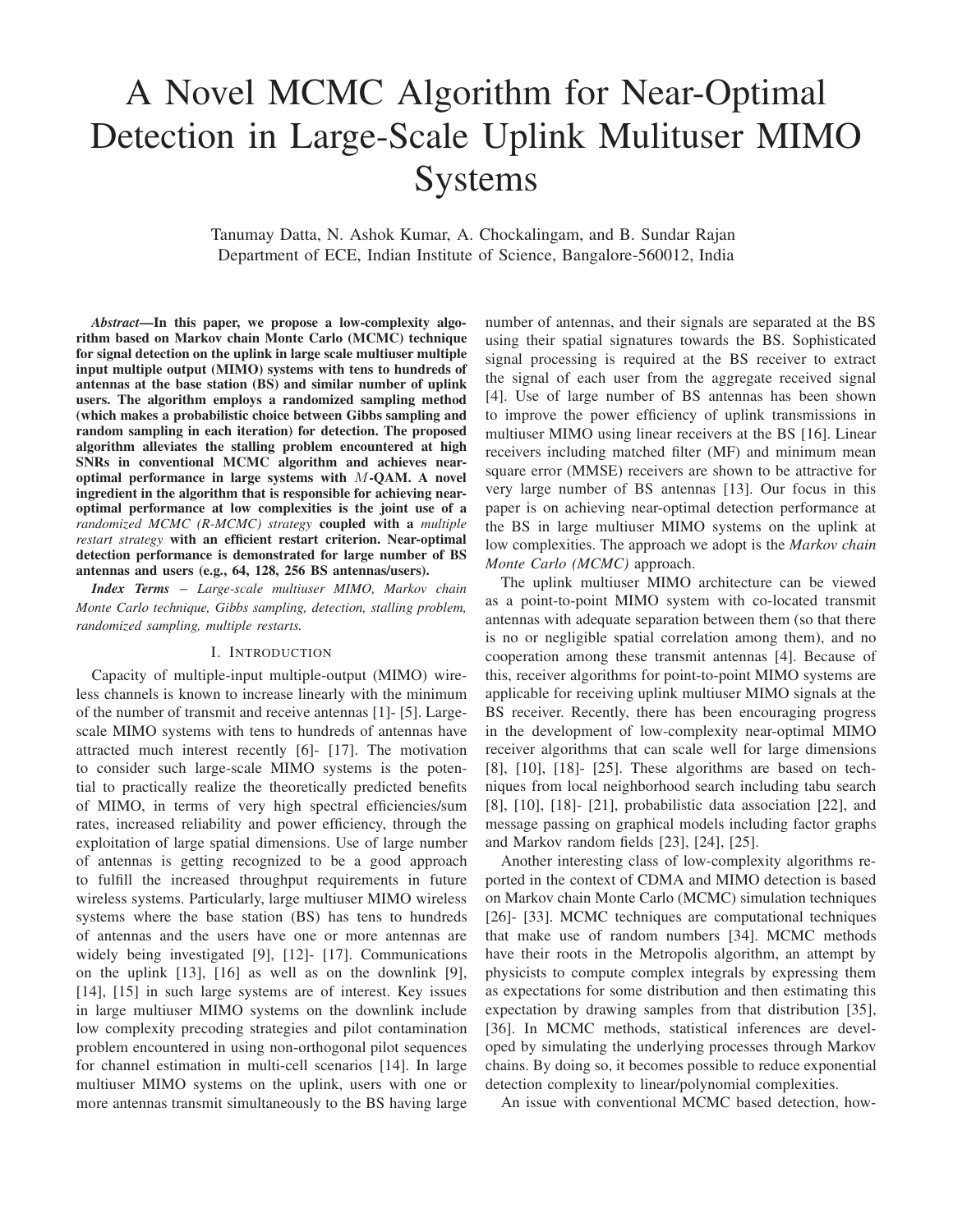ever, is the *stalling problem*, due to which performance degrades at high SNRs [27]. Stalling problem arises because transitions from some states to other states in a Markov chain can occur with very low probability [27].

Our first contribution in this paper is that we propose an MCMC based detection algorithm that alleviates the stalling problem encountered in conventional MCMC and achieves near-optimal performance in large systems. A key idea that is instrumental in alleviating the stalling problem is a *randomized sampling strategy* that makes a probabilistic choice between Gibbs sampling and random sampling in each iteration. An efficient stopping criterion aids complexity reduction. This randomized sampling strategy, referred to as 'randomized MCMC (R-MCMC) strategy', is shown to achieve near-optimal performance in large multiuser MIMO systems with 16 to 256 BS antennas and same number of uplink users for 4-QAM [37]. However, we find that this randomized sampling strategy alone is not adequate to achieve near-optimal performance at low complexities for higher-order QAM (e.g., 16-QAM, 64-QAM). We show that near-optimal performance is achieved in higherorder QAM also if a *multiple restart strategy* is performed in conjunction with R-MCMC. We refer to this strategy as 'R-MCMC with restarts' (R-MCMC-R) strategy. Here again, an efficient restart criterion aids complexity reduction. The *joint use* of both randomized sampling as well as multiple restart strategies is found to be crucial in achieving near-optimal performance for higher-order QAM in large systems. To our knowledge, the closeness to optimal performance achieved by the proposed R-MCMC-R algorithm for tens to hundreds of BS antennas/users with higher-order QAM has not been reported so far using other MCMC based algorithms in the literature.

The rest of the paper is organized as follows. The uplink multiuser MIMO system model is presented in Section II. The proposed R-MCMC algorithm without multiple restarts and its performance/complexity in 4-QAM are presented in Section III. The proposed R-MCMC algorithm that uses multiple restarts (R-MCMC-R) and its performance/complexity in higher-order QAM are presented in Section IV. Conclusions are presented in Section V.

#### II. SYSTEM MODEL

Consider a large-scale multiuser MIMO system on the uplink consisting of a BS with  $N$  receive antennas and  $K$ homogeneous uplink users with one transmit antenna each,  $K \leq N$  (Fig. 1). Extension of the wotk to a system model with non-homogeneous users where different users can have different number of transmit antennas is straightforward. N and  $K$  are in the range of tens to hundreds. All users transmit symbols from a modulation alphabet B. It is assumed that synchronization and sampling procedures have been carried out, and that the sampled base band signals are available at the BS receiver. Let  $x_k \in \mathbb{B}$  denote the transmitted symbol from user k. Let  $\mathbf{x}_c = [x_1, x_2, \cdots, x_K]^T$  denote the vector comprising of the symbols transmitted simultaneously by all users in one channel use. Let  $H_c \in \mathbb{C}^{N \times K}$ , given



Fig. 1. Large-scale multiuser MIMO system on the uplink.

by  $H_c = [h_1, h_2, \dots, h_K]$ , denote the channel gain matrix, where  $\mathbf{h}_k = [h_{1k}, h_{2k}, \cdots, h_{Nk}]^T$  is the channel gain vector from user k to BS, and  $h_{ik}$  denotes the channel gain from kth user to *j*th receive antenna at the BS. Assuming rich scattering and adequate spatial separation between users and BS antenna elements,  $h_{jk}, \forall j$  are assumed to be independent Gaussian with zero mean and  $\sigma_k^2$  variance such that  $\sum_k \sigma_k^2 = K$ .  $\sigma_k^2$  models the imbalance in received powers from different users, and  $\sigma_k^2 = 1$  corresponds to the perfect power control scenario. This channel gain model amounts to assuming that the multipath fading between a user and BS is frequency non-selective. Now, the received signal vector at the BS in a channel use, denoted by  $y_c \in \mathbb{C}^N$ , can be written as

$$
\mathbf{y}_c = \mathbf{H}_c \mathbf{x}_c + \mathbf{n}_c, \tag{1}
$$

where  $n_c$  is the noise vector whose entries are are modeled as i.i.d.  $CN(0, \sigma^2)$ . We will work with the real-valued system model corresponding to (1), given by

$$
\mathbf{y}_r = \mathbf{H}_r \mathbf{x}_r + \mathbf{n}_r, \tag{2}
$$

where  $\mathbf{x}_r \in \mathbb{R}^{2K}$ ,  $\mathbf{H}_r \in \mathbb{R}^{2N \times 2K}$ ,  $\mathbf{y}_r \in \mathbb{R}^{2N}$ ,  $\mathbf{n}_r \in \mathbb{R}^{2N}$ given by

$$
\mathbf{H}_{r} = \begin{bmatrix} \Re(\mathbf{H}_{c}) & -\Im(\mathbf{H}_{c}) \\ \Im(\mathbf{H}_{c}) & \Re(\mathbf{H}_{c}) \end{bmatrix}, \quad \mathbf{y}_{r} = \begin{bmatrix} \Re(\mathbf{y}_{c}) \\ \Im(\mathbf{y}_{c}) \end{bmatrix},
$$

$$
\mathbf{x}_{r} = \begin{bmatrix} \Re(\mathbf{x}_{c}) \\ \Im(\mathbf{x}_{c}) \end{bmatrix}, \quad \mathbf{n}_{r} = \begin{bmatrix} \Re(\mathbf{n}_{c}) \\ \Im(\mathbf{n}_{c}) \end{bmatrix}. \tag{3}
$$

Dropping the subscript  $r$  in (2) for notational simplicity, the real-valued system model is written as

$$
y = Hx + n. \tag{4}
$$

For a QAM alphabet  $\mathbb B$ , the elements of x will take values from the underlying PAM alphabet A, i.e.,  $x \in A^{2K}$ . The symbols from all the users are jointly detected at the BS. The maximum likelihood (ML) decision rule is given by

$$
\mathbf{x}_{ML} = \arg \min_{\mathbf{x} \in \mathbb{A}^{2K}} \|\mathbf{y} - \mathbf{H}\mathbf{x}\|^2 = \arg \min_{\mathbf{x} \in \mathbb{A}^{2K}} f(\mathbf{x}), \tag{5}
$$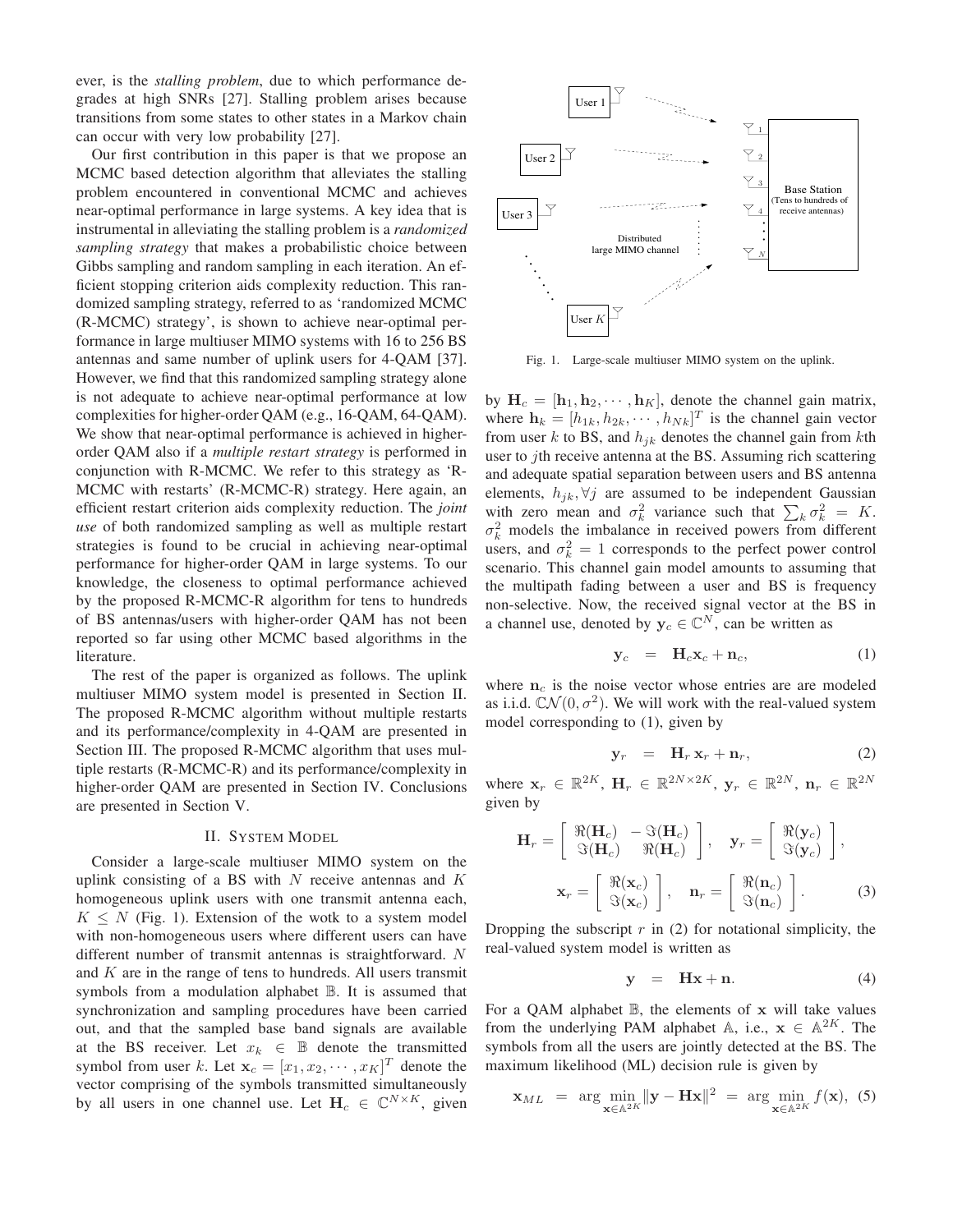where  $f(\mathbf{x}) \triangleq \mathbf{x}^T \mathbf{H}^T \mathbf{H} \mathbf{x} - 2\mathbf{y}^T \mathbf{H} \mathbf{x}$  is the ML cost. While the ML detector in  $(5)$  is exponentially complex in K (which is prohibitive for large  $K$ ), the MCMC based algorithm we propose in the next section has a per-symbol complexity that is quadratic in  $K$  and it achieves near-ML performance as well.

# III. PROPOSED RANDOMIZED-MCMC ALGORITHM FOR **DETECTION**

The ML detection problem in (5) can be solved by using MCMC simulations [34]. We consider Gibbs sampler, which is an MCMC method used for sampling from distributions of multiple dimensions. In the context of MIMO detection, the joint probability distribution of interest is given by

$$
p(x_1, \cdots, x_{2K}|\mathbf{y}, \mathbf{H}) \propto \exp\left(-\frac{\|\mathbf{y} - \mathbf{H}\mathbf{x}\|^2}{\sigma^2}\right).
$$
 (6)

We assume perfect knowledge of channel gain matrix **H** at the BS receiver.

# *A. Conventional MCMC algorithm*

In conventional Gibbs sampling based detection, referred to as conventional MCMC algorithm, the algorithm starts with an initial symbol vector, denoted by  $x^{(t=0)}$ . In each iteration of the algorithm, an updated symbol vector is obtained by sampling from distributions as follows:

$$
x_1^{(t+1)} \sim p(x_1|x_2^{(t)}, x_3^{(t)}, \cdots, x_{2K}^{(t)}),
$$
  
\n
$$
x_2^{(t+1)} \sim p(x_2|x_1^{(t+1)}, x_3^{(t)}, \cdots, x_{2K}^{(t)}),
$$
  
\n
$$
x_3^{(t+1)} \sim p(x_3|x_1^{(t+1)}, x_2^{(t+1)}, x_4^{(t)}, \cdots, x_{2K}^{(t)}),
$$
  
\n
$$
\vdots
$$
  
\n
$$
x_{2K}^{(t+1)} \sim p(x_{2K}|x_1^{(t+1)}, x_2^{(t+1)}, \cdots, x_{2K-1}^{(t+1)}).
$$
 (7)

The detected symbol vector in a given iteration is chosen to be that symbol vector which has the least ML cost in all the iterations up to that iteration.

Another MCMC algorithm that uses a temperature parameter  $\alpha$  and the following joint distribution is presented in [33]:

$$
p(x_1, \cdots, x_{2K}|\mathbf{y}, \mathbf{H}) \propto \exp\left(-\frac{\|\mathbf{y} - \mathbf{H}\mathbf{x}\|^2}{\alpha^2 \sigma^2}\right).
$$
 (8)

The algorithm uses a fixed value of  $\alpha$  in all the iterations, with the property that after the Markov chain is mixed, the probability of encountering the optimal solution is only polynomially small (not exponentially small). This algorithm and the conventional MCMC algorithm (which is a special case of  $\alpha = 1$ ) face stalling problem at high SNRs; a problem in which the BER performance gets worse at high SNRs [27].

### *B. Proposed R-MCMC algorithm*

It is noted that the stalling problem occurs due to MCMC iterations getting trapped in poor local solutions, beyond which the ML cost does not improve with increasing iterations for a long time. Motivated by this observation, we propose a simple, yet effective, randomization strategy to avoid such traps. The key idea behind the proposed randomized MCMC (R-MCMC) approach is that, in each iteration, instead of updating  $x_i^{(t)}$  is as per the update rule in (7) with probability 1 as done in conventional MCMC, we update them as per (7) with probability  $(1 - q_i)$  and use a different update rule with probability  $q_i = \frac{1}{2K}$ . The different update rule is as follows. Generate <sup>|</sup>A<sup>|</sup> probability values from uniform distribution as

$$
p(x_i^{(t)} = j) \sim U[0, 1], \quad \forall j \in \mathbb{A}
$$

such that  $\sum$ |A|  $j=1$  $p(x_i^{(t)} = j) = 1$ , and sample  $x_i^{(t)}$  from this generated pmf.

*1) Proposed stopping criterion:* A suitable termination criterion is needed to stop the algorithm. A simple strategy is to terminate the algorithm after a fixed number of iterations. But a fixed value of number of iterations may not be appropriate for all scenarios. Fixing a large value for the number of iterations can yield good performance, but the complexity increases with the number of iterations. To address this issue, we develop a dynamic stopping criterion that yields good performance without unduly increasing the complexity. The criterion works as follows. A stalling is said to have occurred if the ML cost remains unchanged in two consecutive iterations. Once such a stalling is identified, the algorithm generates a positive integer Θ<sup>s</sup> (referred to as the *stalling limit*), and the iterations are allowed to continue in stalling mode (i.e., without ML cost change) up to a maximum of  $\Theta_s$  iterations from the occurrence of stalling. If a lower ML cost is encountered before  $\Theta_s$ iterations, the algorithm proceeds with the newly found lower ML cost; else, the algorithm terminates. If termination does not happen through stalling limit as above, the algorithm terminates on completing a maximum number of iterations, MAX-ITER.

The algorithm chooses the value of  $\Theta_s$  depending on the quality of the stalled ML cost, as follows. A large value for  $\Theta_s$  is preferred if the quality of the stalled ML cost is poor, because of the available potential for improvement from a poor stalled solution. On the other hand, if the stalled ML cost quality is already good, then a small value of  $\Theta_s$  is preferred. The quality of a stalled solution is determined in terms of closeness of the stalled ML cost to a value obtained using the statistics (mean and variance) of the ML cost for the case when x is detected error-free. Note that when x is detected errorfree, the corresponding ML cost is nothing but  $\|\mathbf{n}\|^2$ , which is Chi-squared distributed with  $2N$  degrees of freedom with mean  $N\sigma^2$  and variance  $N\sigma^4$ . We define the quality metric to be the difference between the ML cost of the stalled solution and the mean of  $\|\mathbf{n}\|^2$ , scaled by the standard deviation, i.e., the quality metric of vector  $\hat{x}$  is defined as

$$
\phi(\hat{\mathbf{x}}) = \frac{\|\mathbf{y} - \mathbf{H}\hat{\mathbf{x}}\|^2 - N\sigma^2}{\sqrt{N}\sigma^2}.
$$
\n(9)

We refer to the metric in (9) as the *standardized ML cost* of solution vector  $\hat{\mathbf{x}}$ . A small value of  $\phi(\hat{\mathbf{x}})$  can be viewed as an indicator of increased closeness of  $\hat{x}$  to ML solution. Therefore, from the previous discussion, it is desired to choose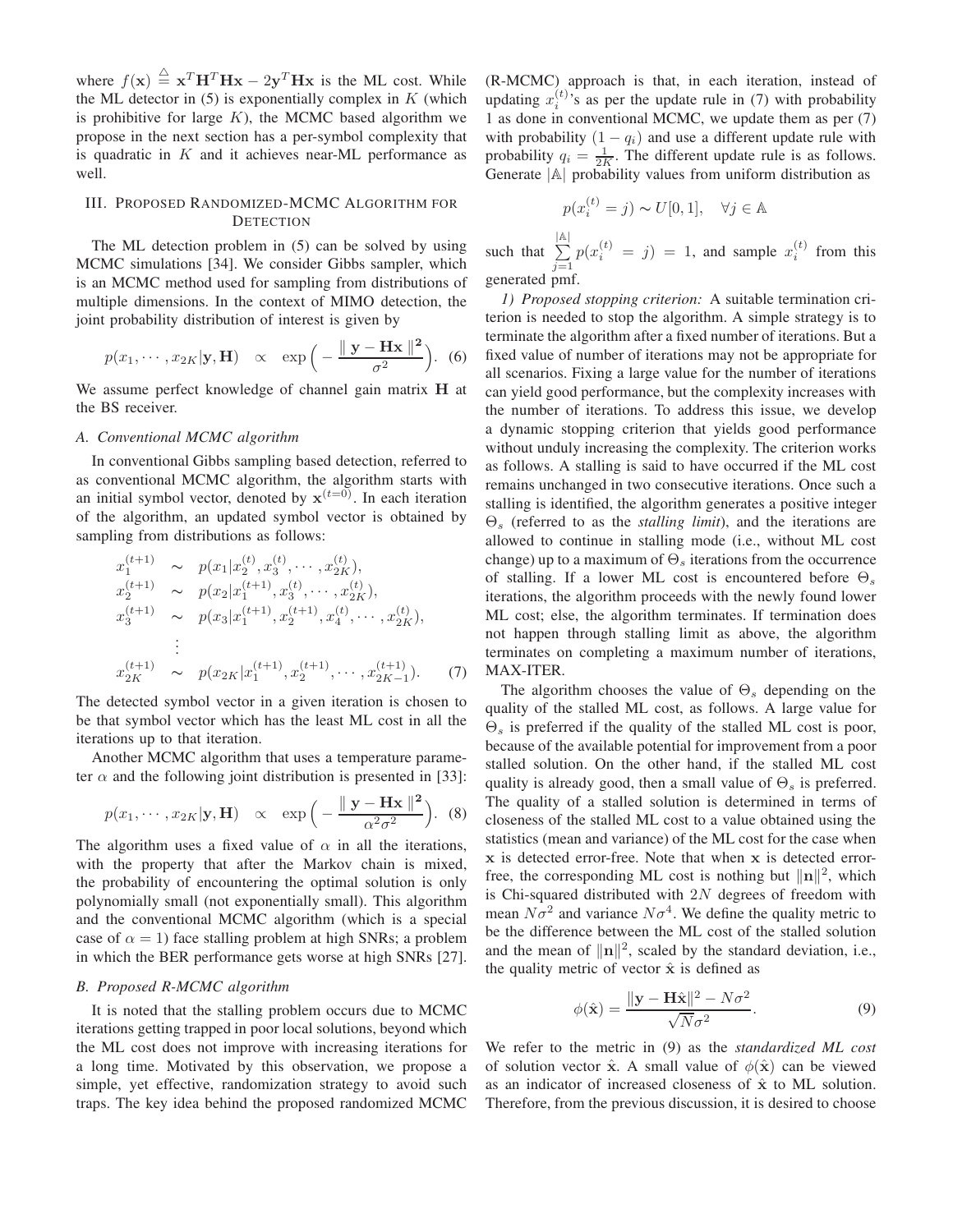the stalling limit  $\Theta_s$  to be an increasing function of  $\phi(\hat{\mathbf{x}})$ . For this purpose, we choose an exponential function of the form

$$
\Theta_s(\phi(\hat{\mathbf{x}})) = c_1 \exp(\phi(\hat{\mathbf{x}})). \tag{10}
$$

Also, we allow a minimum number of iterations  $(c_{min})$ following a stalling. Based on the above discussion, we adopt the following rule to compute the stalling count:

$$
\Theta_s(\hat{\mathbf{x}}) = \lceil \max(c_{min}, c_1 \exp(\phi(\hat{\mathbf{x}}))) \rceil. \tag{11}
$$

The constant  $c_1$  is chosen depending upon the QAM size; a larger  $c_1$  is chosen for larger QAM size. As we will see in the performance and complexity results, the proposed randomization in the update rule and the stopping criterion are quite effective in achieving low complexity as well as nearoptimal performance.

*2) Performance and complexity of the R-MCMC algorithm:* The simulated BER performance and complexity of the proposed R-MCMC algorithm in uplink multiuser MIMO systems with 4-QAM are shown in Figs. 2 to 5. The following R-MCMC parameters are used in the simulations:  $c_{min} = 10$ ,  $c_1 = 20$ , MAX-ITER = 16K. Figures 2 to 5(a) are for the case where there is no imbalance in the received powers of all users, i.e.,  $\sigma_k^2 = 0$  dB  $\forall k$ . Perfect channel knowledge at the BS is assumed. The performance of R-MCMC in multiuser MIMO with  $K = N = 16$  is shown in Fig. 2. The performance of the MCMC algorithm using the distribution in (8) with temperature parameter values  $\alpha = 1, 1.5, 2, 3$  are also plotted. 16K iterations are used in the MCMC algorithm with temperature parameter. Sphere decoder performance is also shown for comparison. It is seen that the performance of MCMC with temperature parameter is very sensitive to the choice of the value of  $\alpha$ . For example, for  $\alpha = 1, 1.5$ , the BER is found to degrade at high SNRs due to stalling problem. For  $\alpha = 2$ , the performance is better at high SNRs but worse at low SNRs. The proposed R-MCMC performs better than MCMC with temperature parameter (or almost the same) at all SNRs and  $\alpha$ values shown. In fact, the performance of R-MCMC is almost the same as the sphere decoder performance. The R-MCMC complexity is, however, significantly lower than the sphere decoding complexity. While sphere decoder gets exponentially complex in  $K$  at low SNRs, the R-MCMC complexity (in average number of real operations per bit) is only  $O(K^2)$  as can be seen in Fig. 3. Because of this low complexity, the R-MCMC algorithm scales well for large-scale systems with large values of K and N. This is illustrated in Fig. 4 and  $5(a)$ where performance plots for systems up to  $K = N = 128$ and 256 are shown. While Fig. 4 shows the BER as a function of SNR, Fig. 5(a) shows the average received SNR required to achieve a target BER of  $10^{-3}$  as a function of  $K = N$ . Since sphere decoder complexity is prohibitive for hundreds of dimensions, we have plotted unfaded single-input singleoutput (SISO) AWGN performance as a lower bound on ML performance for comparison. It can be seen that R-MCMC achieves performance which is very close to SISO AWGN performance for large  $K = N$ , e.g., close to within 0.5 dB at  $10^{-3}$  BER for  $K = N = 128$  and 256. This illustrates



Fig. 2. BER performance of R-MCMC algorithm in comparison with those of sphere decoder and MCMC algorithm with different values of  $\alpha$ .  $K =$  $N = 16$ , 4-QAM, and no power imbalance. Performance of R-MCMC is almost the same as sphere decoder performance.

the achievability of near-optimal performance using R-MCMC for large systems. Figure 5(b) shows the BER performance in multiuser MIMO systems with received power imbalance among different users. The imbalance is simulated by choosing different  $\sigma_k^2$  for different users, with  $\sigma_k^2$  being uniformly distributed between -3 dB to 3 dB. Performance in systems with  $K = N = 16$  and 128 are plotted with and without power imbalance. It is seen that even with power imbalance R-MCMC achieves almost the same performance as that of sphere decoder for  $K = N = 16$ .



Fig. 3. Complexity of the R-MCMC algorithm in average number of real operations per bit as a function of  $K = N$  with 4-QAM and no power imbalance at 10−<sup>2</sup> BER.

# IV. MULTI-RESTART R-MCMC ALGORITHM FOR HIGHER-ORDER QAM

Although the R-MCMC algorithm is very attractive in terms of both performance as well as complexity for 4-QAM, its performance for higher-order QAM is far from optimal. This is illustrated in Fig. 6, where R-MCMC is seen to achieve sphere decoder performance for 4-QAM, whereas for 16-QAM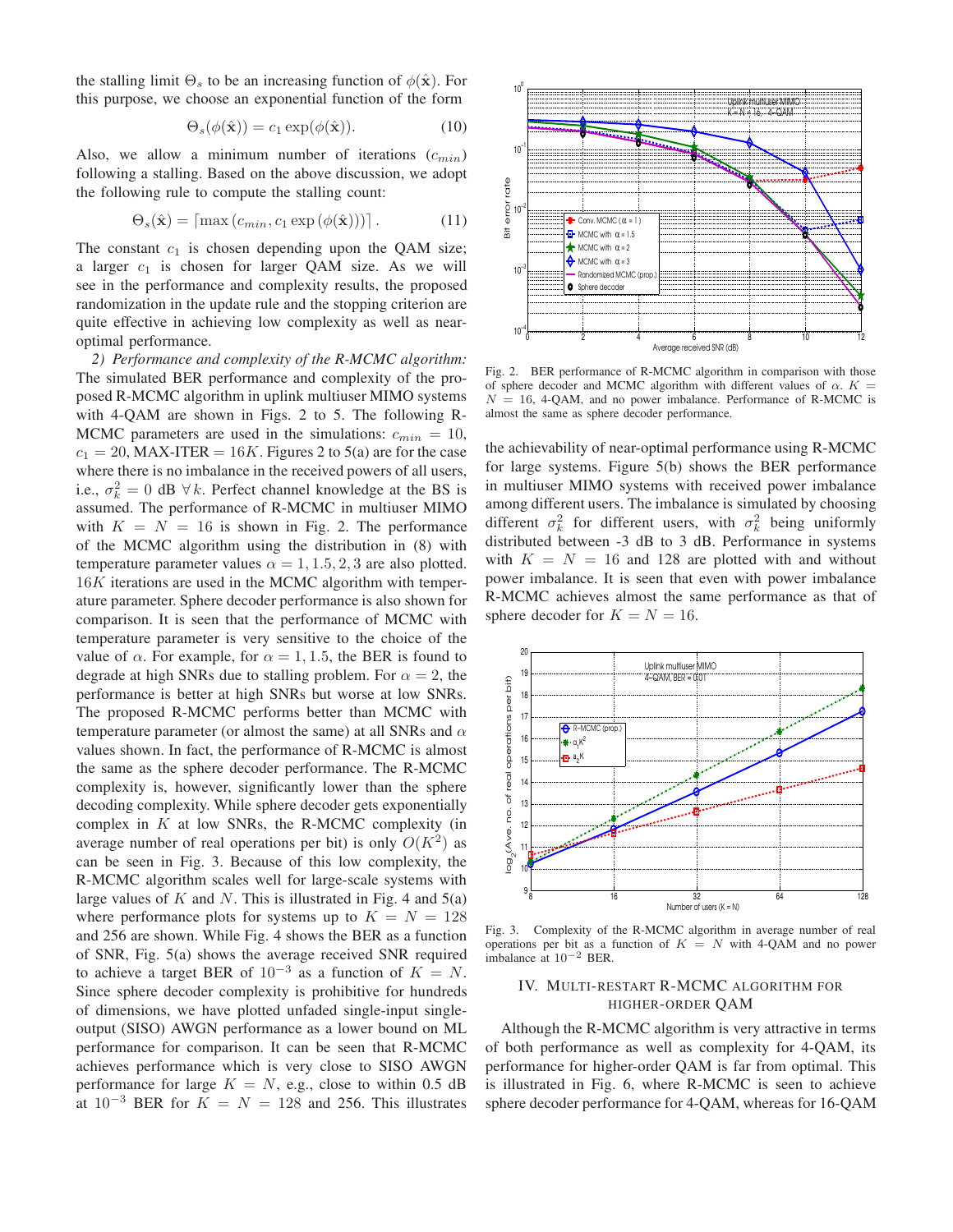

Fig. 4. BER performance of the R-MCMC algorithm in uplink multiuser MIMO with  $K = N = 8, 16, 32, 64, 128, 4$ -QAM and no power imbalance.

and 64-QAM it performs poorly compared to sphere decoder. This observation motivates the need for ways to improve R-MCMC performance in higher-order QAM. Interestingly, we found that use of multiple restarts<sup>1</sup> coupled with R-MCMC is able to significantly improve performance and achieve near-ML performance in large systems with higher-order QAM.

# *A. Effect of restarts in R-MCMC and conventional MCMC*

In Figs. 7(a) and 7(b), we compare the effect of multiple random restarts in R-MCMC and conventional MCMC algorithms for 4-QAM and 16-QAM, respectively. For a given realization of  $x$ ,  $H$  and  $n$ , we ran both algorithms for three different random initial vectors, and plotted the least ML cost up to *n*th iteration as a function of  $n$ . We show the results of this experiment for multiuser MIMO with  $K = N = 16$ at 11 dB SNR for 4-QAM and 18 dB SNR for 16-QAM (these SNRs give about  $10^{-3}$  BER with sphere decoding for 4-QAM and 16-QAM, respectively). The true ML vector cost (obtained through sphere decoder simulation for the same realization) is also plotted. It is seen that R-MCMC achieves much better least ML cost compared to conventional MCMC. This is because conventional MCMC gets locked up in some state (with very low state transition probability) for long time without any change in ML cost in subsequent iterations, whereas the randomized sampling strategy in R-MCMC is able to exit from such states quickly and give improved ML costs in subsequent iterations. This shows that R-MCMC is preferred over conventional MCMC. Even more interestingly, comparing the least ML costs of 4-QAM and 16-QAM (in Figs. 7(a) and (b), respectively), we see that all the three random initializations could converge to almost true ML vector cost for 4-QAM within 100 iterations, whereas





(b)

Fig. 5. (a) Average SNR required to achieve  $10^{-3}$  BER as a function of number of users  $(K = N)$  in uplink multiuser MIMO with 4-QAM and no power imbalance. (b) BER performance of the R-MCMC algorithm in uplink multiuser MIMO with  $\overline{K} = N = 16, 128$  and 4-QAM. Power imbalance with  $\sigma_k^2$ 's uniformly distributed between -3 dB and 3 dB.

only initial vector 3 converges to near true ML cost for 16- QAM and initial vectors 1 and 2 do not. Since any random initialization works well with 4-QAM, R-MCMC is able to achieve near-ML performance without multiple restarts for 4-QAM. However, it is seen that 16-QAM performance is more sensitive to the initialization, which explains the poor performance of R-MCMC without restarts in higher-order QAM. MMSE vector can be used as an initial vector, but it is not a good initialization for all channel realizations. This points to the possibility of achieving good initializations through multiple restarts to improve the performance of R-MCMC in higher-order QAM.

#### *B. R-MCMC with multiple restarts*

In R-MCMC with multiple restarts, we run the basic R-MCMC algorithm multiple times, each time with a different

<sup>&</sup>lt;sup>1</sup>It is noted that multiple restarts, also referred to as running multiple parallel Gibbs samplers, have been tried with conventional and other variants of MCMC in [27], [29], [30]. But the stalling problem is not fully removed and near-ML performance is not achieved. It turns out that restarts when coupled with R-MCMC is very effective in achieving near-ML performance.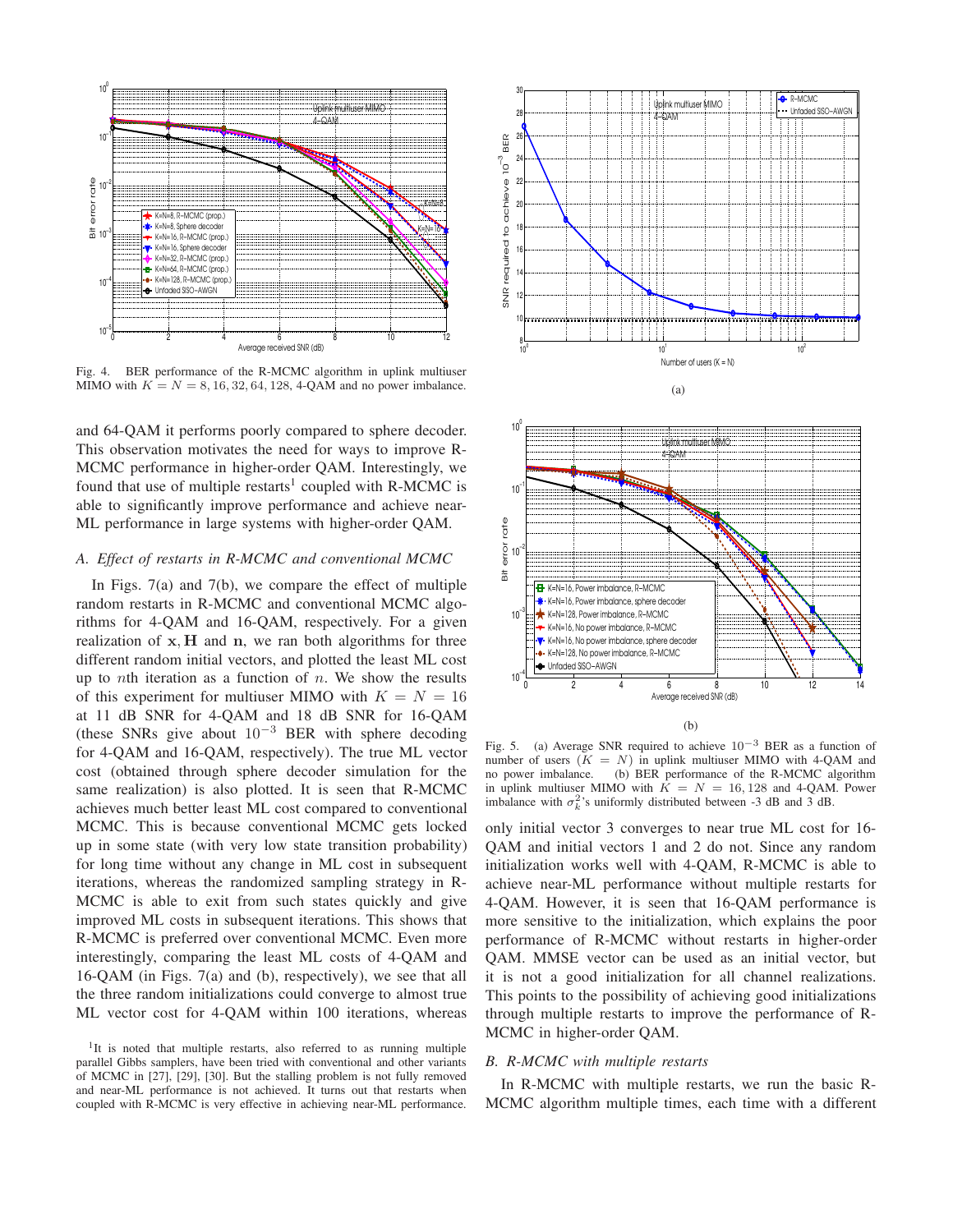

Fig. 6. Comparison between R-MCMC performance and sphere decoder performance in uplink multiuser MIMO with  $K = N = 16$  and 4-/16-/64-QAM.

random initial vector, and choose that vector with the least ML cost at the end as the solution vector. Figure 8 shows the improvement in the BER performance of R-MCMC as the number of restarts  $(R)$  is increased in multiuser MIMO with  $K = N = 16$  and 16-QAM at SNR = 18 dB. 300 iterations are used in each restart. It can be observed that, though BER improves with increasing  $R$ , much gap still remains between sphere decoder performance and R-MCMC performance even with  $R = 10$ . A larger R could get the R-MCMC performance close to sphere decoder performance, but at the cost of increased complexity. While a small  $R$  results in poor performance, a large  $R$  results in high complexity. So, instead of arbitrarily fixing  $R$ , there is a need for a good restart criterion that can significantly enhance the performance without incurring much increase in complexity. We devise one such criterion below.

*1) Proposed restart criterion:* At the end of each restart, we need to decide whether to terminate the algorithm or to go for another restart. To do that, we propose to use

- the standardized ML costs (given by (9)) of solution vectors, and
- the number of repetitions of the solution vectors.

Nearness of the ML costs obtained so far to the error-free ML cost in terms of its statistics can allow the algorithm to get near ML solution. Checking for repetitions can allow restricting the number of restarts, and hence the complexity. We use the minimum standardized ML cost obtained so far and its number of repetitions to decide the credibility of the solution. An integer threshold  $(P)$  is defined for the best ML cost obtained so far for the purpose of comparison with the number of repetitions. In Fig 9, we plot histograms of the standardized ML cost of correct and incorrect solution vectors at the output of R-MCMC with restarts in multiuser MIMO with  $K = N = 8$  and 4-/16-QAM. We judge the correctness of the obtained solution vector from R-MCMC output by running sphere decoder simulation for the same



(a) 4-QAM, SNR=11 dB



(b) 16-QAM, SNR=18 dB

Fig. 7. Least ML cost up to nth iteration versus  $n$  in conventional MCMC and R-MCMC for different initial vectors in multiuser MIMO with  $K = N = 16$ .



Fig. 8. BER performance of R-MCMC as a function of number of restarts in multiuser MIMO with  $K = N = 16$  and 16-QAM at SNR = 18 dB.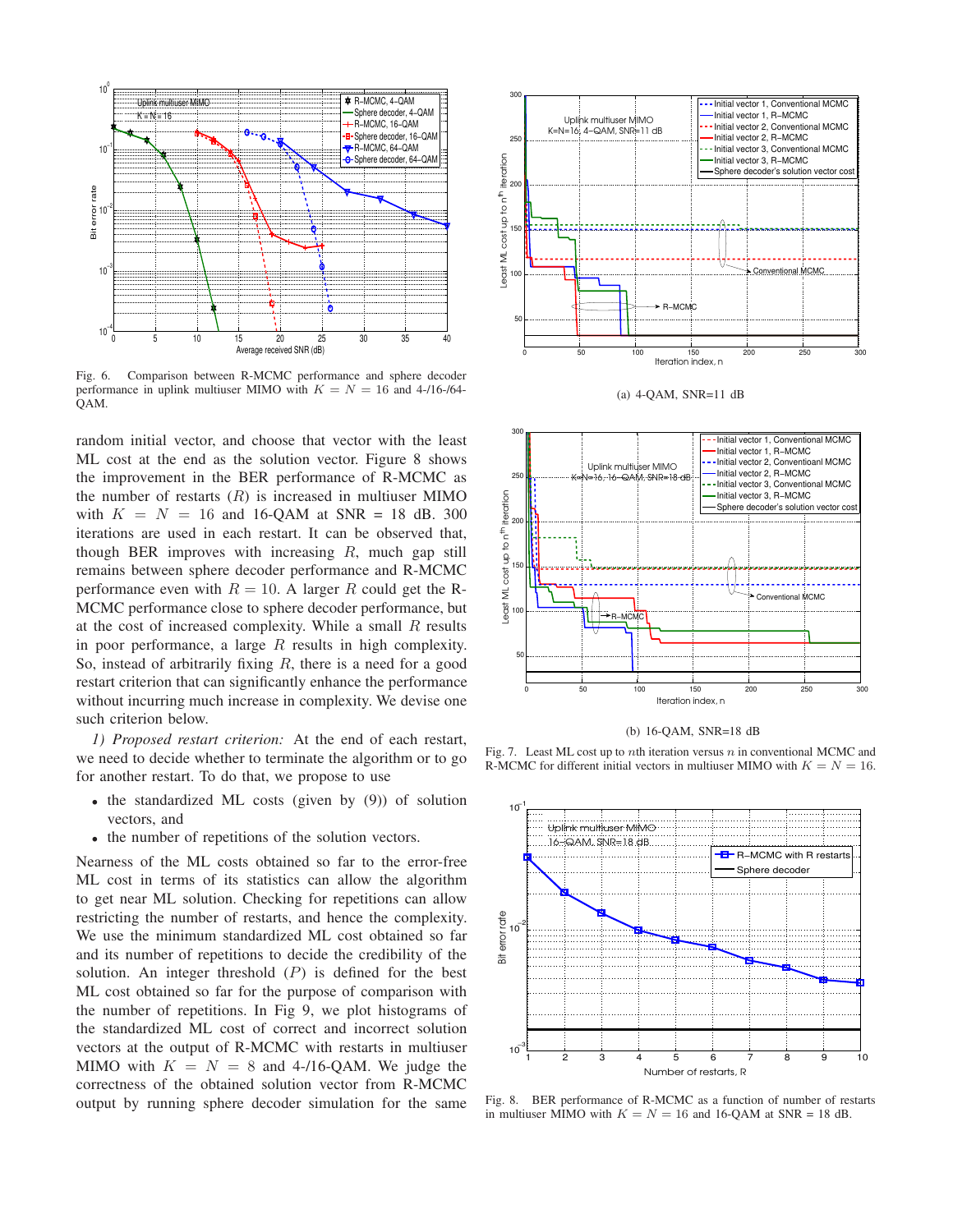realizations. It can be observed in Fig. 9 that the incorrect standardized ML cost density does not stretch into negative values. Hence, if the obtained solution vector has negative standardized ML cost, then it can indeed be correct with high probability. But as the standardized ML cost increases in the positive domain, the reliability of that vector decreases and hence it would require more number of repetitions for it to be trusted as the final solution vector. It can also be observed from Fig. 9 that the incorrect density in case of 16-QAM is much more than that of 4-QAM for the same SNR. So it is desired that, for a standardized ML cost in the positive domain, the number of repetitions needed to declare as the final solution should increase with the QAM size. Accordingly, the number of repetitions needed for termination  $(P,$  the integer threshold) is chosen as per the following expression:

$$
P = \lfloor \max(0, c_2 \phi(\tilde{\mathbf{x}})) \rfloor + 1,\tag{12}
$$

where  $\tilde{x}$  is the solution vector with minimum ML cost so far. Now, denoting  $R_{max}$  to be the maximum number for restarts, the proposed *R-MCMC with restarts* algorithm (we refer to this as the R-MCMC-R algorithm) can be stated as follows.

- *Step 1:* Choose an initial vector.
- *Step 2:* Run the basic R-MCMC algorithm in Sec. III-B.
- *Step 3:* Check if  $R_{max}$  number of restarts are completed. If yes, go to Step 5; else go to Step 4.
- *Step 4*: For the solution vector with minimum ML cost obtained so far, find the required number of repetitions needed using (12). Check if the number of repetitions of this solution vector so far is less than the required number of repetitions computed in Step 4. If yes, go to Step 1, else go to Step 5.
- *Step 5:* Output the solution vector with the minimum ML cost so far as the final solution.

# *C. Performance and complexity of the R-MCMC-R Algorithm*

The BER performance and complexity of the R-MCMC-R algorithm are evaluated through simulations. The following parameters are used in the simulations of R-MCMC and R-MCMC-R:  $c_{min} = 10$ ,  $c_1 = 10 \log_2 M$  (i.e.,  $c_2 = 20, 40, 60$ ) for 4-/16-/64-QAM, respectively), MAX-ITER =  $8K\sqrt{M}$ ,  $R_{max} = 50$ , and  $c_2 = 0.5 \log_2 M$ . In Fig. 10, we compare the BER performance of conventional MCMC, R-MCMC, R-MCMC-R and sphere decoder in multiuser MIMO with  $K =$  $N = 16$  and 16-QAM. In the first restart, MMSE solution vector is used as the initial vector. In the subsequent restarts, random initial vectors are used. For 64-QAM, the randomized sampling is applied only to the one-symbol away neighbors of the previous iteration index; this helps to reduce complexity in 64-QAM. From Fig. 10, it is seen that the performance of conventional MCMC, either without or with restarts, is quite poor. That is, using restarts in conventional MCMC is not of much help. This shows the persistence of the stalling problem. The performance of R-MCMC (without restarts) is better than conventional MCMC with and without restarts, but its performance still is far from sphere decoder performance. This shows that R-MCMC alone (without restarts) is inadequate the



Fig. 9. Histograms of standardized ML costs of correct and incorrect outputs from R-MCMC with restarts in multiuser MIMO with  $K = N = 8$  and 4-/16-QAM.

alleviate the stalling problem in higher-order QAM. However, the randomized sampling in R-MCMC when used along with restarts (i.e., R-MCMC-R) gives strikingly improved performance. In fact, the proposed R-MCMC-R algorithm achieves almost sphere decoder performance (close to within 0.4 dB at  $10^{-3}$  BER). This points to the important observations that application of any one of the two features, namely, randomized sampling and restarts, to the conventional MCMC algorithm is not adequate, and that simultaneous application of both these features is needed to alleviate the stalling problem and achieve near-ML performance in higher-order QAM.

Figure 11(a) shows that the R-MCMC-R algorithm is able to achieve almost sphere decoder performance for 4-/16-/64- QAM in multiuser MIMO with  $K = N = 16$ . Similar performance plots for 4-/16-/64-QAM for  $K = N = 32$  are shown in Fig. 11(b), where the performance of R-MCMC-R algorithm is seen to be quite close to unfaded SISO-AWGN performance, which is a lower bound on true ML performance.

*1) Performance/complexity comparison with other detectors:* In Table-I, we present a comparison of the BER performance and complexity of the proposed R-MCMC-R algorithm with those of other detectors in the literature. Comparisons are made for systems with  $K = N = 16, 32$  and 4-/16-/64-QAM. Detectors considered for comparison include:  $i$ ) random-restart reactive tabu search (R3TS) algorithm reported in [21], which is a local neighborhood search based algorithm, and *ii*) fixed-complexity sphere decoder (FSD) reported in [38], which is a sub-optimal variant of sphere decoder whose complexity is fixed regardless of the operating SNR. Table-I shows the complexity measured in average number of real operations at a BER of 10−<sup>2</sup> and the SNR required to achieve  $10^{-2}$  BER for the above three detection algorithms. It can be seen that both R-MCMC-R and R3TS perform better than FSD. Also, R-MCMC-R achieves the best performance at the lowest complexity compared to R3TS and FSD for  $K = N = 16$  with 16-QAM and 64-QAM. In 4-QAM and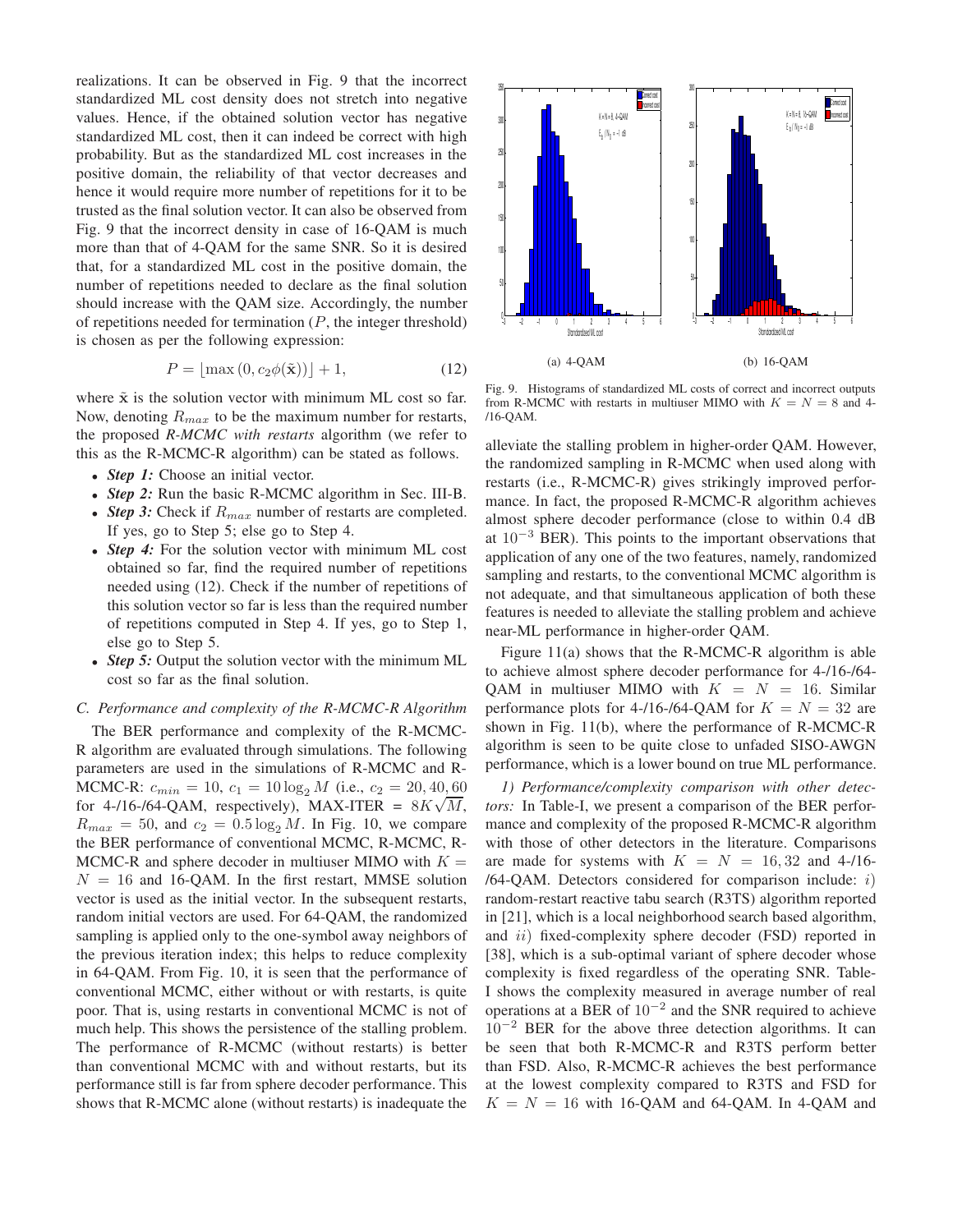

Fig. 10. BER performance between conventional MCMC (without and with restarts), proposed R-MCMC (without and with restarts), and sphere decoder in uplink multiuser MIMO with  $K = N = 16$  and 16-QAM.

in  $K = N = 32$ , R-MCMC-R achieves same or slightly better performance than R3TS at some increased complexity compared to R3TS.

### V. CONCLUSION

We proposed a novel MCMC based detection algorithm that achieved near-optimal performance on the uplink in largescale multiuser MIMO systems. The proposed R-MCMC-R algorithm was shown to alleviate the stalling problem and achieve near-ML performance in large systems with tens to hundreds of antennas and higher-order QAM. Key ideas that enabled such attractive performance and complexity include  $i)$  a randomized sampling strategy that gave the algorithm opportunities to quickly exit from stalled solutions and move to better solutions, and  $ii)$  multiple random restarts that facilitated the algorithm to seek good solutions in different parts of the solution space. Multiple restarts alone (without randomized sampling) could not achieve near-ML performance at low complexity. Randomized sampling alone (without multiple restarts) could achieve near-ML performance at low complexity in the case of 4-QAM. But for higher-order QAM (16-/64- QAM) randomized sampling alone was not adequate. Joint use of both randomized sampling as well as multiple restarts was found to be crucial to achieve near-ML performance for 16-/64-QAM. While simulations were used to establish the attractiveness of the algorithm in performance and complexity, a theoretical analysis that could explain its good performance is important and challenging, which is a topic for future work. We have considered perfect synchronization and single-cell scenario in this paper. Other system level issues including uplink synchronization and multi-cell operation in large-scale MIMO systems can be considered as future work.

#### **REFERENCES**

[1] G. J. Foschini and M. J. Gans, "On limits of wireless communications in a fading environment when using multiple antennas," *Wireless Pers. Commun.*, vol. 6, pp. 311-335, March 1998.







(b)  $K = N = 32$ 

Fig. 11. BER performance of R-MCMC-R algorithm in uplink multiuser MIMO with  $K = N = 16$  and 32 and higher-order modulation (4-/16-/64-QAM).

- [2] I. E. Telatar, "Capacity of multi-antenna Gaussian channels," *European Trans. Telecommun.,* vol. 10, no. 6, pp. 585-595, November 1999.
- [3] A. Paulraj, R. Nabar, and D. Gore, *Introduction to Space-Time Wireless Communications*, Cambridge University Press, 2003.
- [4] D. Tse and P. Viswanath, *Fundamentals of Wireless Communication*, Cambridge University Press, 2005.
- [5] H. Bölcskei, D. Gesbert, C. B. Papadias, and Alle-Jan van der Veen, editors. *Space-Time Wireless Systems: From Array Processing to MIMO Communications*. Cambridge University Press, 2006.
- [6] T. L. Marzetta, "How much training is required for multiuser MIMO?" *Asilomar Conf. on Signals, Systems and Computers*, pp. 359-363, October-November 2006.
- [7] H. Taoka and K. Higuchi, "Field experiment on 5-Gbit/s ultra-high-speed packet transmission using MIMO multiplexing in broadband packet radio access," *NTT DoCoMo Tech. Journ.,* vol. 9, no. 2, pp. 25-31, September 2007.
- [8] K. V. Vardhan, S. K. Mohammed, A. Chockalingam, B. S. Rajan, "A low-complexity detector for large MIMO systems and multicarrier CDMA systems," *IEEE JSAC Spl. Iss. on Multiuser Detection for Adv. Commun. Sys. & Net.*, vol. 26, no. 3, pp. 473-485, April 2008.
- [9] S. K. Mohammed, A. Chockalingam, and B. S. Rajan, "A low-